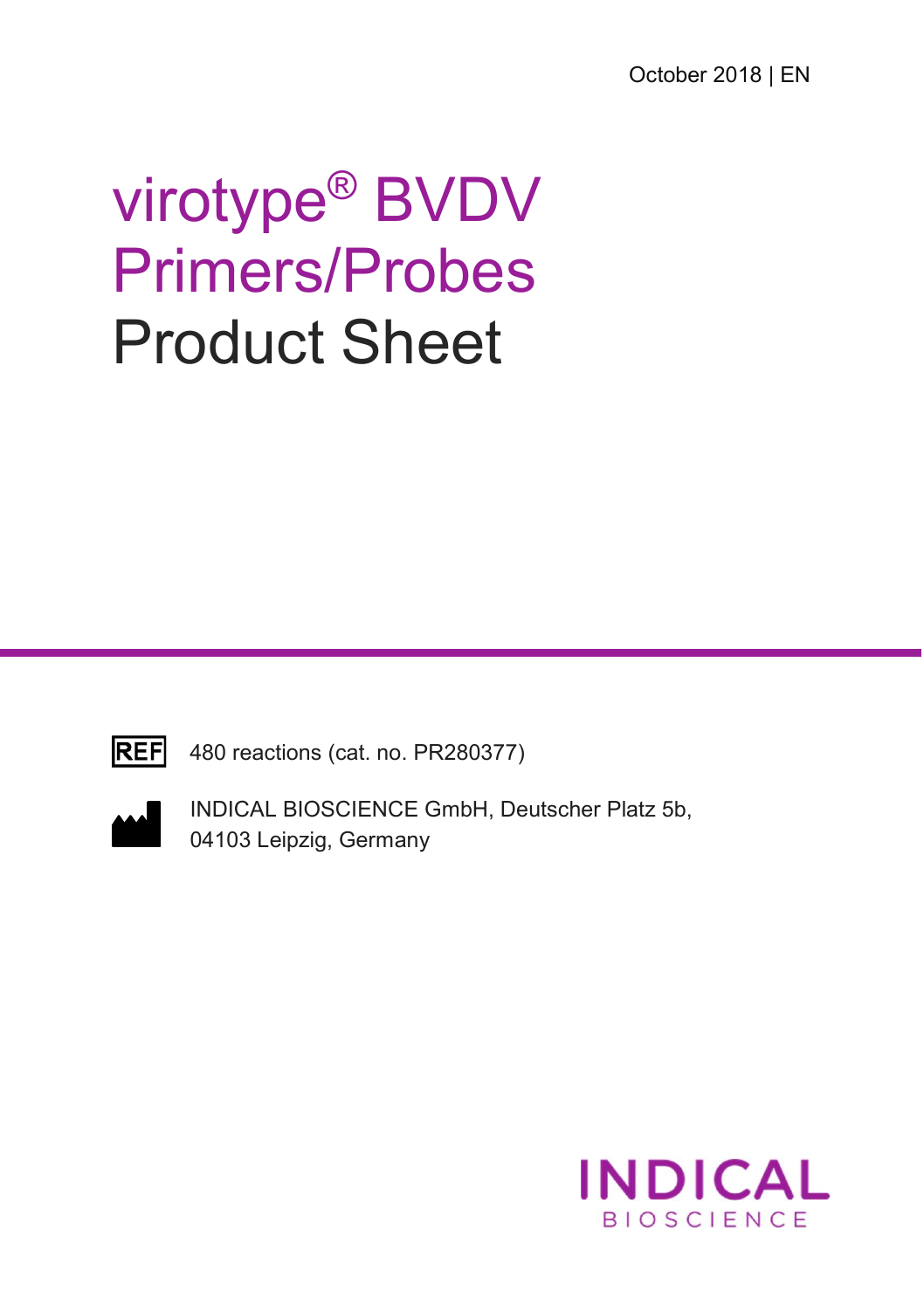### **Contents**

| virotype BVDV Primers/Probes<br>Cat. no.<br><b>Number of reactions</b> | (480)<br>PR280377<br>480 |
|------------------------------------------------------------------------|--------------------------|
| <b>BVDV Primers/Probes</b>                                             | $5 \times 210$ µl        |
|                                                                        |                          |

#### Intended use

The virotype BVDV Primers/Probes contains primers and probes for amplification of RNA from Bovine Viral Diarrhea Virus (BVDV) in real-time RT- PCR.

For research use only. This product is not intended for the diagnosis, prevention or treatment of a disease.

# Preparation of PCR setup

Before use, thaw the reagent protected from light and spin down briefly.

It is recommended to use 2 µl of the virotype BVDV Primers/Probes per 25 µl PCR reaction.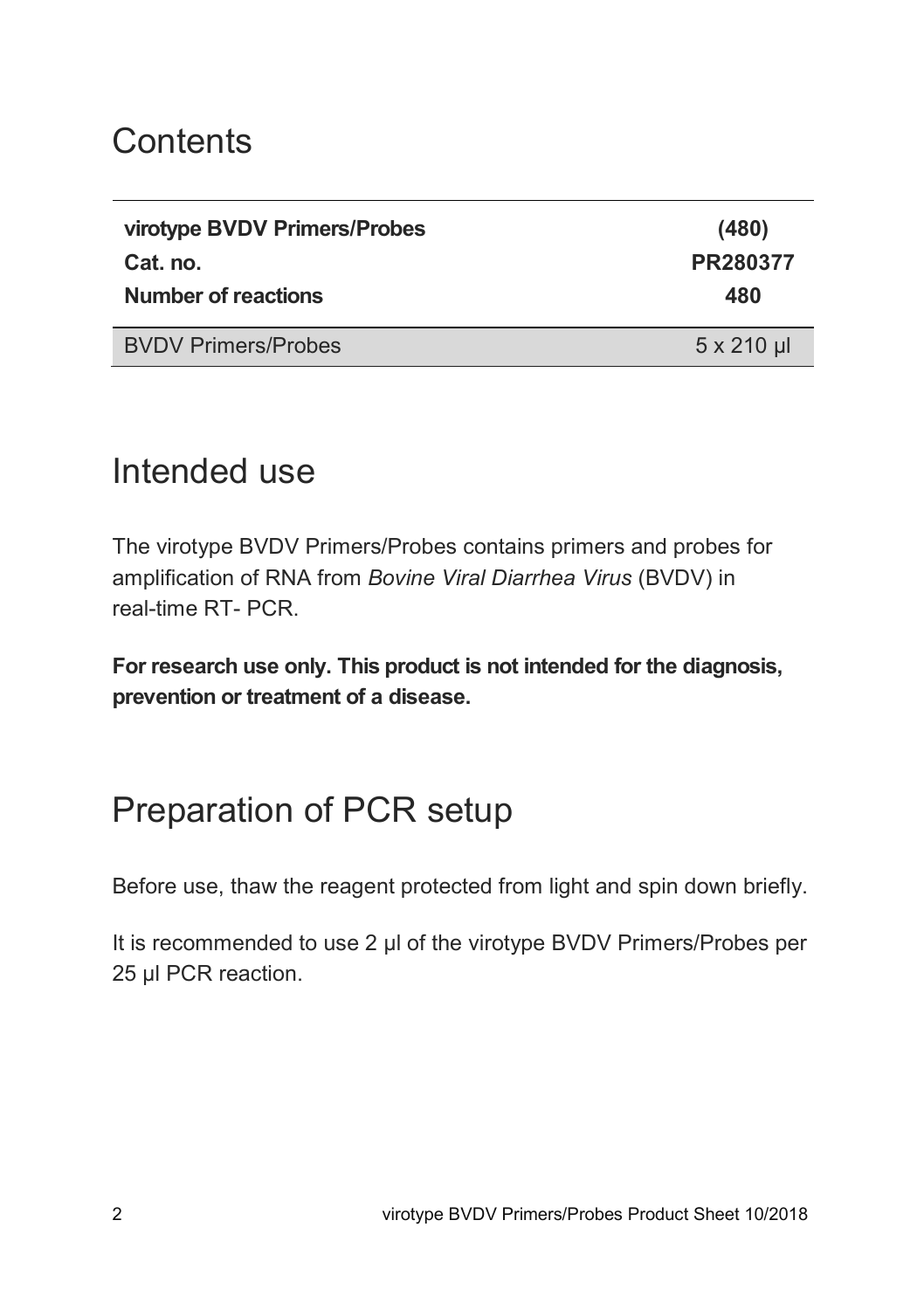#### Filter settings

| <b>Target</b> | Reporter    |
|---------------|-------------|
| <b>BVDV</b>   | <b>FAM™</b> |

#### Quality control

Each lot of this product was manufactured and released in accordance with INDICAL's ISO-certified Quality Management System.

# Storage and handling

Upon receipt, store the material at -30°C to -15ºC, away from any sources of contaminating DNA or RNA, especially amplified DNA products and material used for PCR master mixes. Protect from light during storage and handling. Use aerosol barrier pipet tips for pipetting. Do not use after the expiration date printed on the label. Avoid repeated thawing and freezing because this may reduce performance. If used intermittently, aliquot the material and freeze.

# Safety information

When working with chemicals, always wear When working with chemicals, always wear a suitable lab coat, disposable gloves and protective goggles.